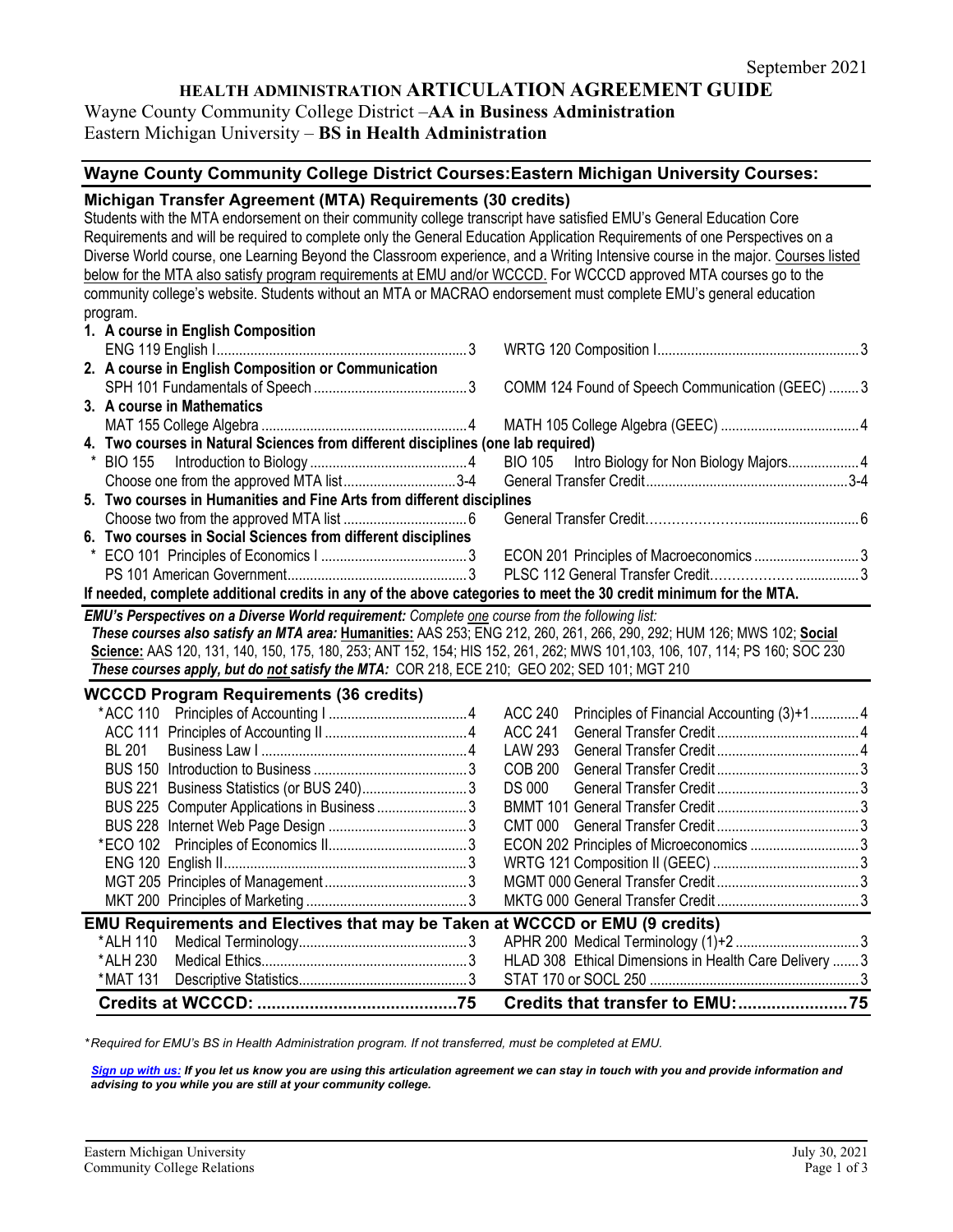# **HEALTH ADMINISTRATION ARTICULATION AGREEMENT GUIDE**

Wayne County Community College District –**AA in Business Administration**  Eastern Michigan University – **BS in Health Administration**

# **Completion of the BS in Health Administration**

## **Major Requirements (49 credits)**

#### **Required Courses (43 credits)**

| <b>HLAD 305</b>     |                                               |  |
|---------------------|-----------------------------------------------|--|
|                     |                                               |  |
| <b>HLAD 310</b>     | Administration of Health Care Organizations3  |  |
| HLAD 311            | Management of Health Services 3               |  |
| <b>HLAD 312</b>     | Health Personnel Management Development3      |  |
| <b>HLAD 315</b>     | Research Methods and Data Analysis 3          |  |
| HLAD 416            |                                               |  |
| HLAD <sub>418</sub> | Principles of Healthcare Finance Management 3 |  |
| HLAD <sub>419</sub> | Legal and Regulatory Issues in Health Care  4 |  |
| HLAD 420            | Health Insurance and Reimbursement3           |  |
| HLAD <sub>425</sub> | Decision Making for Health Administrators3    |  |
|                     |                                               |  |
|                     |                                               |  |

### **Restricted Electives (6 credits)**

|          | Choose two courses from the following:              |
|----------|-----------------------------------------------------|
|          | HLAD 250 Introduction to Public Health (3)          |
|          | HLAD 313 Health Care Quality (3)                    |
|          | HLAD 323 Introduction to Epidemiology (3)           |
| HLAD 401 | Legal Issues in Health Care (3)                     |
| HLAD 402 | Health Policy (3)                                   |
|          | HLAD 476 Introduction to Healthcare Informatics (3) |

| Minimum Credits to Graduate:  124 |  |
|-----------------------------------|--|